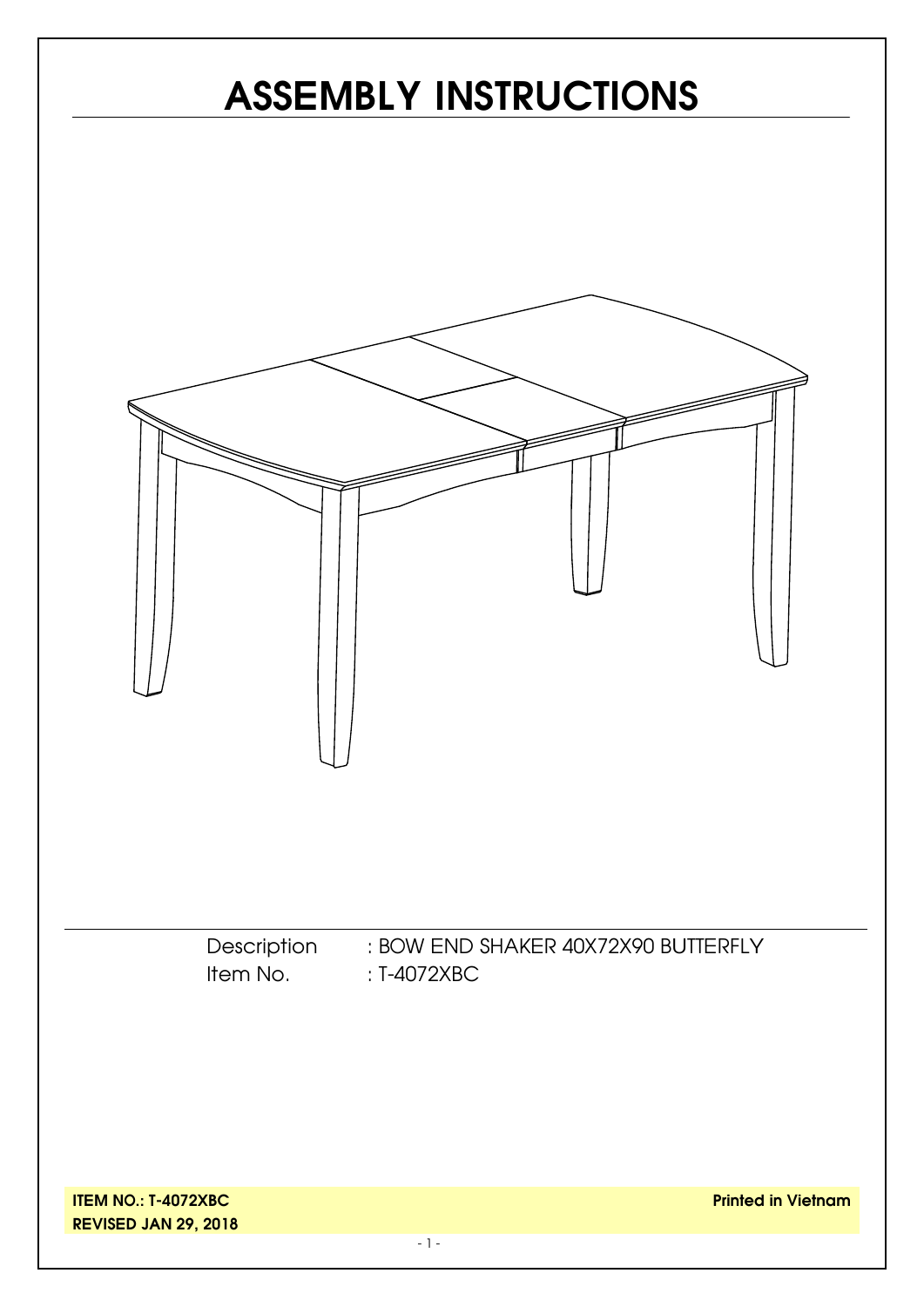## **BEFORE ASSEMBLY**

Thank you for purchasing this quality product. This product has been designed for easy assembly and constructed for durability. All parts were checked prior to packaging to insure quality. Prior to beginning assembly, however, make sure all parts and hardware are included and free of obvious defect. If a part is missing or defective, please contact the store where purchased. If hardware is missing, or you need help with assembly, please call toll free 888-944-8396.

#### **IMPORTANT NOTE:**

- Place all wooden parts on a clean and smooth surface such as a rug or carpet to avoid the parts from being scratched.
- Remove all wrapping material, including staples & packing straps before you start to assemble.
- DO NOT tighten all screws and bolts until completely assembled.
- Keep all hardware parts out of reach of children.

#### **WARNING:**

Long exposure to rubber or soft plastic may cause a chemical reaction and damage the finish of your table. Protect the surface of the table with cloth if you are using any product with rubber feet or base.

#### **PART LIST**

When unpacking, please be careful not to discard any parts with the packaging. Before continuing, please make sure you have the following parts:

| <b>NO</b> | Description | Qty | Sketch | <b>NO</b> | Description | Qty            | Sketch               |
|-----------|-------------|-----|--------|-----------|-------------|----------------|----------------------|
| A         | Top         |     |        | В         | Leg         | $\overline{4}$ | $\overline{\bullet}$ |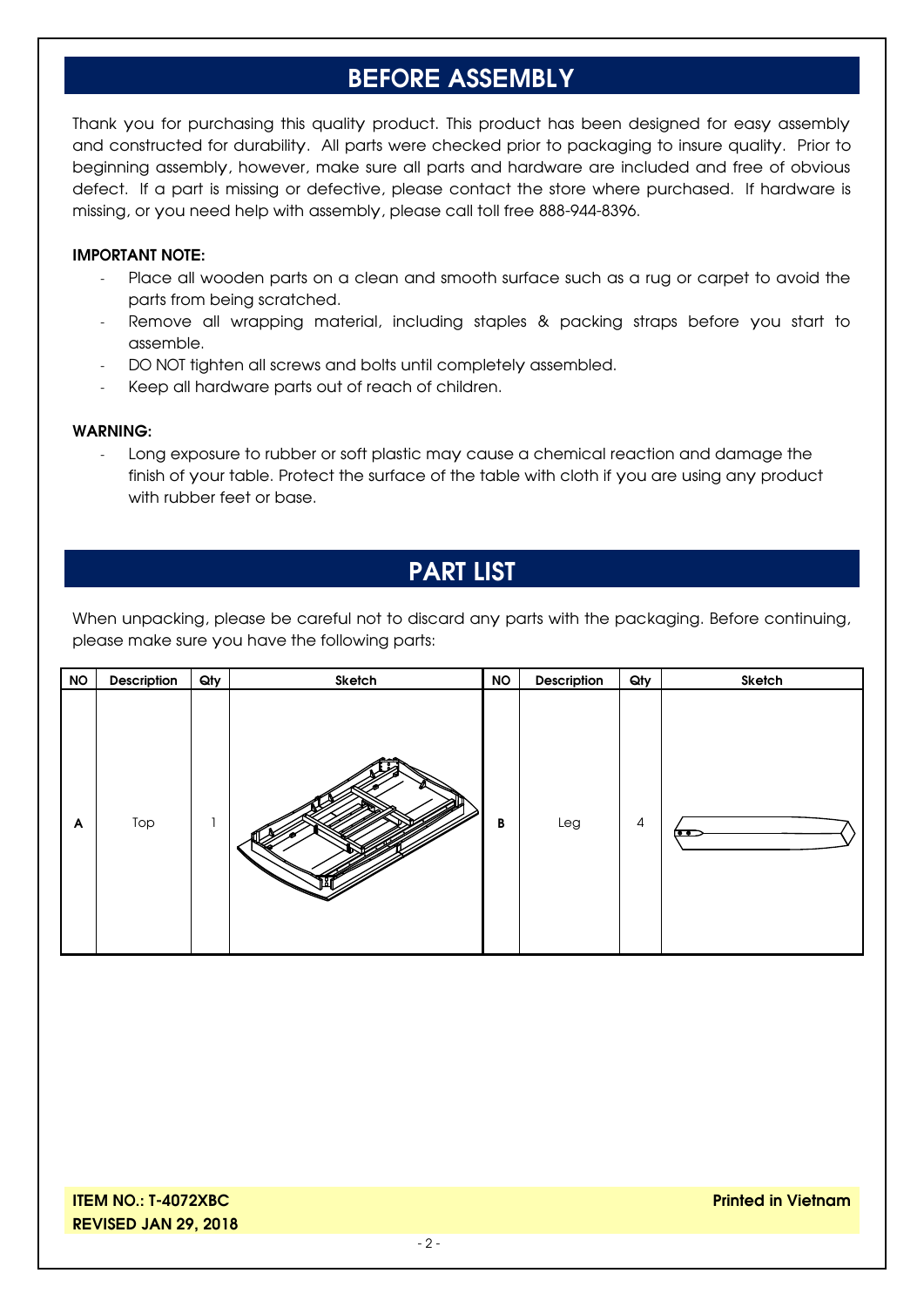## **HARDWARE LIST**

When unpacking, please be careful not to discard any parts with the packaging. Before continuing, please make sure you have all of the following hardware:

| <b>NO</b> | <b>Description</b>                               | Qty | Sketch           | <b>NO</b>      | Description                                 | Qty | <b>Sketch</b> |
|-----------|--------------------------------------------------|-----|------------------|----------------|---------------------------------------------|-----|---------------|
|           | Bolt<br>$(M8 \times 60 \text{mm})$               | 8   | <b>CONTINUES</b> | $\overline{2}$ | Lock washer<br>$(48.5 \times 13 \text{mm})$ | 8   |               |
| 3         | Flat washer<br>$(2 \times \Phi8.5 \times 19$ mm) | 8   |                  | 4              | Allen Key<br>(M4 x 30mm x 110mm)            |     |               |

## **STEP 1**

Attach legs (B) to the top (A) with bolts (1), and washers (2) and (3) as shown below. Tighten with Allen key (4).



**ITEM NO.: T-4072XBC REVISED JAN 29, 2018** **Printed in Vietnam**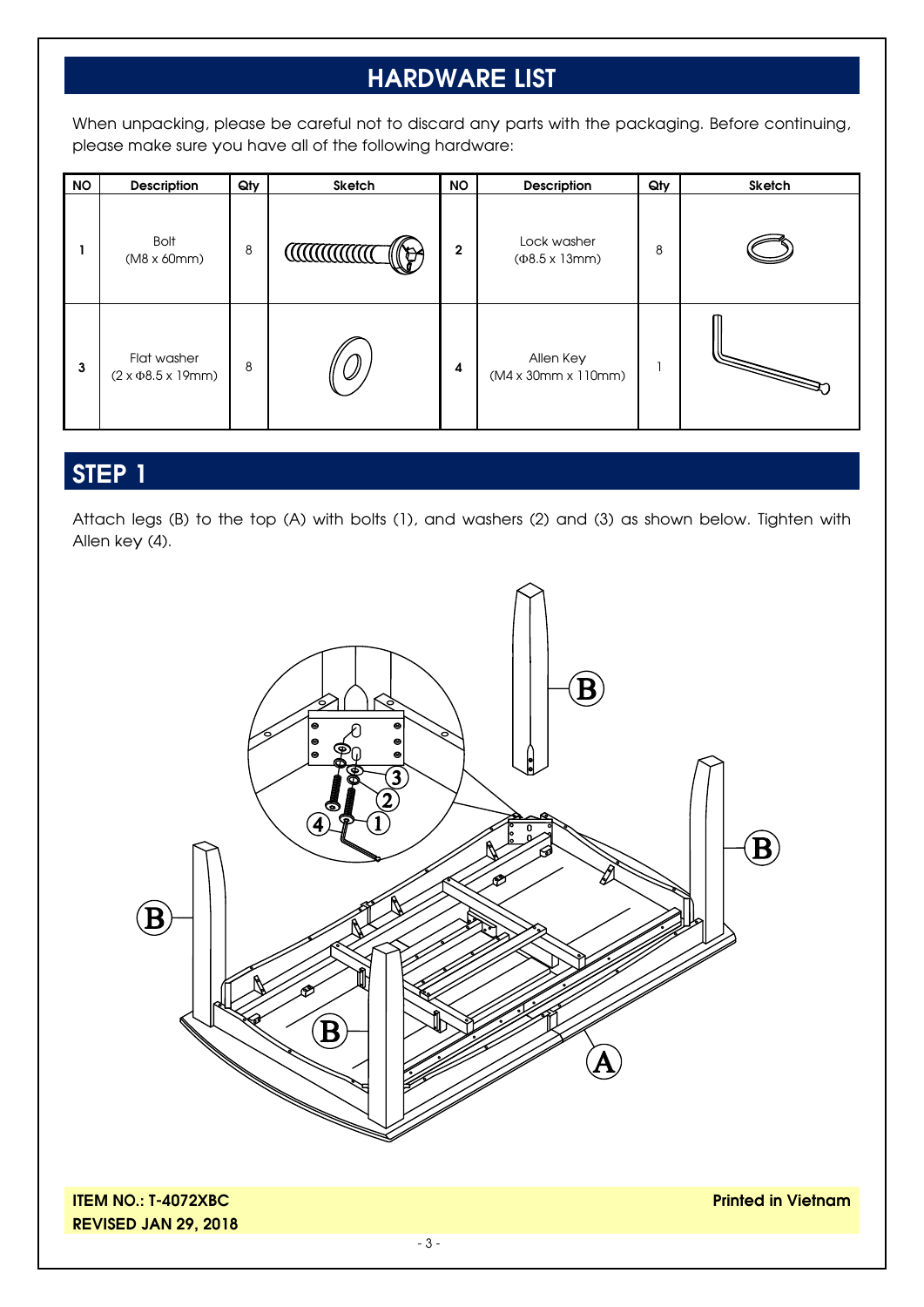# **STEP 2**

Unlock the table top from both sides underneath the top as shown below. Pull the two parts of the table top apart.

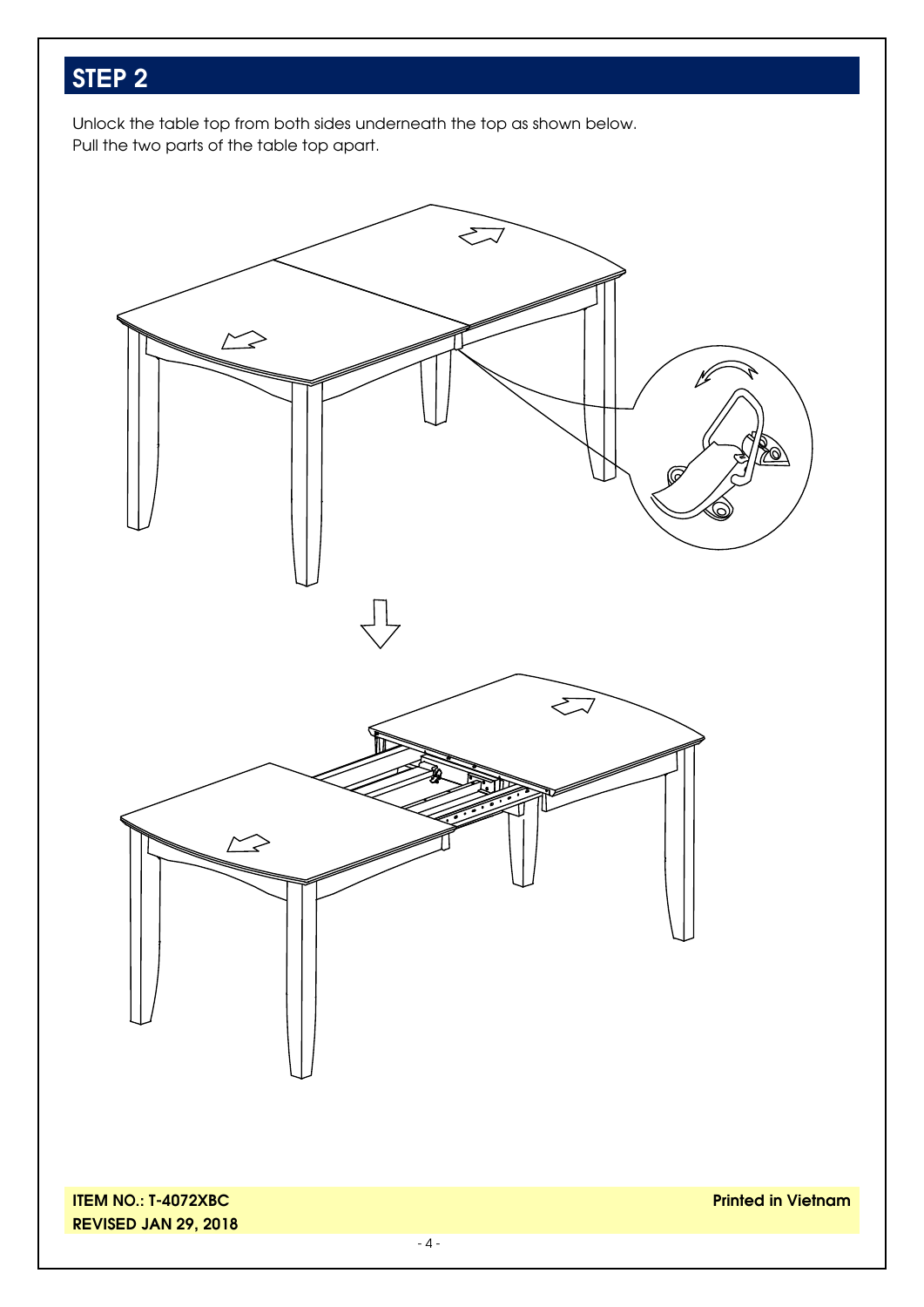### **STEP 3**

Place the butterfly leaf in the center of the open table top, as shown below.

**Note:** The metal swivel bar bracket is very flexible and a slight twist of one half of the leaf can get the leaf into alignment. With one of these tops opened and in the topside up position and can be attached to the base to accomplish this too.

Have the top fully extended first, pull the leaf operation out, and with one leaf end down and other in the upward position, grasp the sides of the leaf w/ two hands and twist slightly (the metal bracket is flexible) so to shift the alignment of the leaf and then lower it into place being careful not to let the metal pins hit the edges of top or the leaf apron end, but repeat if necessary so to get the pins to align. We use the flexible metal bar for this purpose, as a hardened metal would snap during transport or damage the under structure.